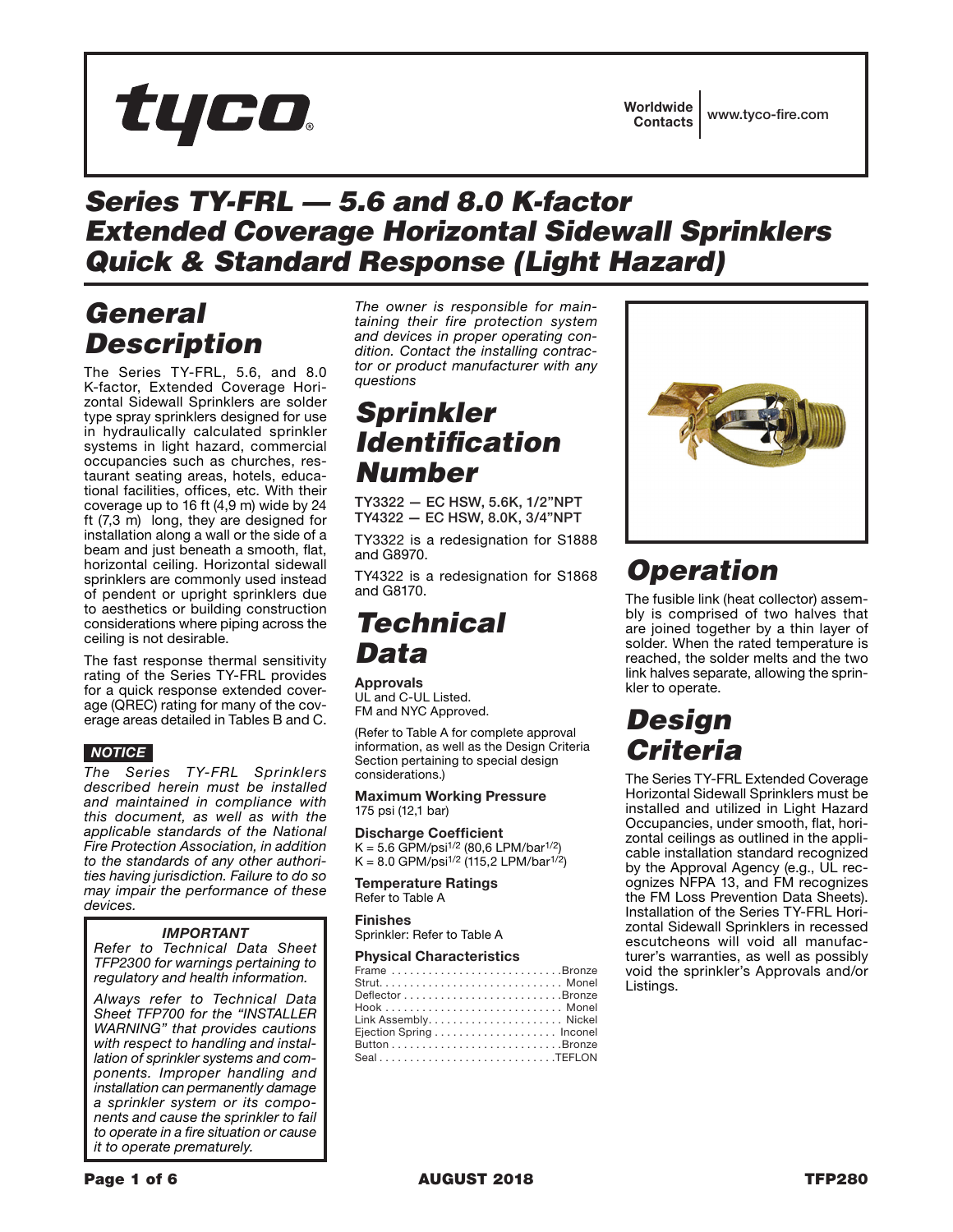

**RECESS WRENCH** *FIGURE 3 W-TYPE 9 SPRINKLER WRENCH*

# *Installation*

The Series TY-FRL Sprinklers must be installed in accordance with this section.

### *NOTICE*

*A leak tight 1/2 in. NPT sprinkler joint should be obtained by applying a minimum-to-maximum torque of 7 to 14 lb-ft (9,5 to 19,0 N*·*m). A leak tight 3/4 in. NPT sprinkler joint should be obtained by applying a minimum-tomaximum torque of 10 to 20 lb-ft (13,4 to 26,8 N*·*m). Higher levels of torque may distort the sprinkler inlet and cause leakage or impairment of the sprinkler.*

*Do not attempt to make-up for insufficient adjustment in the escutcheon plate by under- or over-tightening the sprinkler. Readjust the position of the sprinkler fitting to suit.*

Step 1. The Series TY-FRL Horizontal Sidewall Sprinklers must be installed with their centerline of waterway parallel to the ceiling and perpendicular to the back wall surface. The word "TOP" on the deflector must face upwards toward the ceiling.

Step 2. After installing an escutcheon (as applicable) over the sprinkler pipe threads and with pipe thread sealant applied to the pipe threads, hand tighten the sprinkler into the sprinkler fitting.

**Step 3.** Tighten the sprinkler into the sprinkler fitting using only the W-Type 9 Sprinkler Wrench (Ref. Figure 3). With reference to Figure 1 or 2, the W-Type 9 Sprinkler Wrench is to be applied to the wrench area.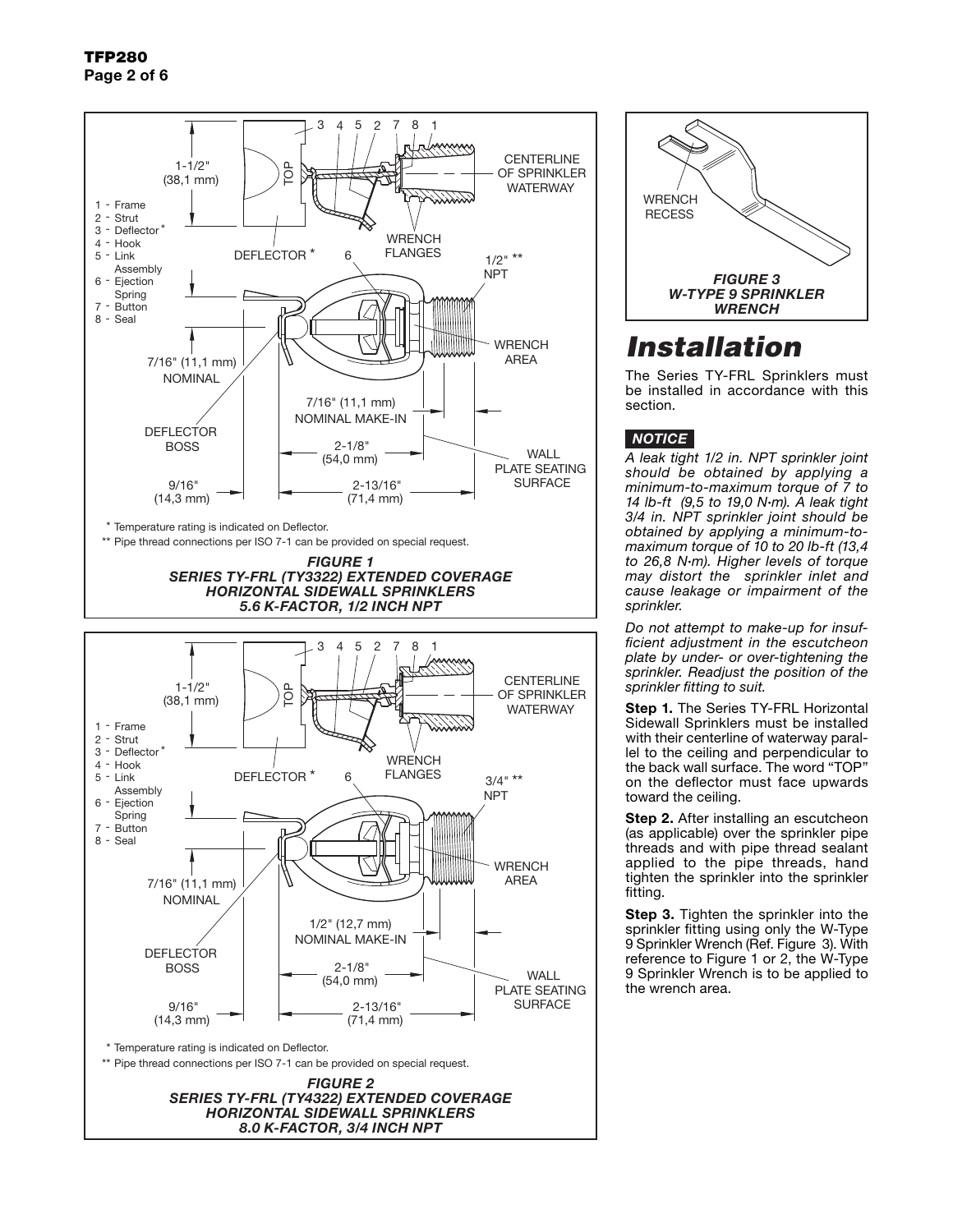|                                |                    |                        | <b>FRAME</b>                | <b>SPRINKLER FINISH</b>        |                                |  |
|--------------------------------|--------------------|------------------------|-----------------------------|--------------------------------|--------------------------------|--|
| ĸ                              | <b>TYPE</b>        | TEMP.<br><b>RATING</b> | <b>COLOR</b><br><b>CODE</b> | <b>NATURAL</b><br><b>BRASS</b> | <b>CHROME</b><br><b>PLATED</b> |  |
| 5.6<br>$1/2$ in.<br><b>NPT</b> | EC HSW<br>(TY3322) | 165°F/74°C             | Unpainted                   | 1, 2, 3, 4                     |                                |  |
| 8.0<br>$3/4$ in.<br><b>NPT</b> | EC HSW<br>(TY4322) | 165°F/74°C             | Unpainted                   | 1, 2, 3, 4                     |                                |  |

NOTES:

1. Listed by Underwriters Laboratories, Inc. (UL) per Table B. 2. Listed by Underwriters Laboratories, Inc. for use in Canada per Table B.

3. Approved by Factory Mutual Research Corporation (FM) per Table C. 4. Approved by the City of New York under MEA 112-04-E.

*TABLE A LABORATORY LISTINGS AND APPROVALS*

### *(REFER TO THE DESIGN CRITERIA SECTION)*

#### 5.6 K EXTENDED COVERAGE HORIZONTAL SIDEWALL SPRINKLER (TY3322)

| Response<br>Rating | Coverage<br>Area $(1)$ .<br>Ft x Ft $(m x m)$ | <b>Minimum</b><br>$Flow(2)$ .<br><b>GPM (LPM)</b> | <b>Minimum</b><br>Pressure <sup>(2)</sup> ,<br><b>PSI (BAR)</b> | Deflector-<br><b>To-Ceiling</b><br>Distance $(3)$ , In. (mm) | <b>Sprinkler</b><br><b>Temperature</b><br>Rating, <sup>o</sup> F | <b>Minimum</b><br>Spacing (4),<br>$Ft.$ (m) |
|--------------------|-----------------------------------------------|---------------------------------------------------|-----------------------------------------------------------------|--------------------------------------------------------------|------------------------------------------------------------------|---------------------------------------------|
| Quick              | $16 \times 16 (4.9 \times 4.9)$               | 29 (110)                                          | 26.8 (1,85)                                                     | 4 to 12 (100 to 300)                                         | 165                                                              | 8(2,4)                                      |
| Quick              | $16 \times 20$ (4,9 $\times$ 6,1)             | 33 (125)                                          | 34.7 (2,39)                                                     | 4 to 12 (100 to 300)                                         | 165                                                              | 8(2,4)                                      |
| Quick              | $18 \times 16 (5.5 \times 4.9)$               | 29 (110)                                          | 26.8 (1,85)                                                     | 4 to 12 (100 to 300)                                         | 165                                                              | 8(2,4)                                      |

#### 8.0 K EXTENDED COVERAGE HORIZONTAL SIDEWALL SPRINKLER (TY4322)

| <b>Response</b><br>Rating | Coverage<br>Area (1),<br>Ft x Ft (m x m) | <b>Minimum</b><br>$Flow(2)$ ,<br>GPM (LPM) | <b>Minimum</b><br>Pressure <sup>(2)</sup> ,<br>PSI (BAR) | Deflector-<br><b>To-Ceiling</b><br>Distance (3), In. (mm) | <b>Sprinkler</b><br><b>Temperature</b><br>Rating, °F | <b>Minimum</b><br>Spacing $(4)$ ,<br>Ft. (m) |
|---------------------------|------------------------------------------|--------------------------------------------|----------------------------------------------------------|-----------------------------------------------------------|------------------------------------------------------|----------------------------------------------|
| Quick                     | $16 \times 16 (4, 9 \times 4, 9)$        | 26 (98)                                    | 10.6(0,73)                                               | 4 to 6 (100 to 150)                                       | 165                                                  | 10(3,1)                                      |
| Quick                     | $16 \times 18$ (4,9 $\times$ 5,5)        | 29 (110)                                   | 13.1(0,90)                                               | 4 to 6 (100 to 150)                                       | 165                                                  | 10(3,1)                                      |
| Quick                     | $16 \times 18$ (4,9 $\times$ 5,5)        | 38 (144)                                   | 22.6 (1,56)                                              | 4 to 18 (100 to 450)                                      | 165                                                  | 10(3,1)                                      |
| Quick                     | $16 \times 20$ (4,9 $\times$ 6,1)        | 34 (129)                                   | 18.1(1,25)                                               | 4 to 6 (100 to 150)                                       | 165                                                  | 10(3,1)                                      |
| Quick                     | $16 \times 22$ (4,9 $\times$ 6,7)        | 37 (140)                                   | 21.4(1,48)                                               | 4 to 6 (100 to 150)                                       | 165                                                  | 10(3,1)                                      |
| Quick                     | $18 \times 16$ (5,5 $\times$ 4,9)        | 31 (117)                                   | 15.0(1,03)                                               | 4 to 6 (100 to 150)                                       | 165                                                  | 10(3,1)                                      |
| Quick                     | $18 \times 18$ (5,5 $\times$ 5,5)        | 33 (125)                                   | 17.0(1,17)                                               | 4 to 6 (100 to 150)                                       | 165                                                  | 10(3,1)                                      |
| Quick                     | $20 \times 16 (6, 1 \times 4, 9)$        | 35 (133)                                   | 19.1 (1,32)                                              | 4 to 6 (100 to 150)                                       | 165                                                  | 10(3,1)                                      |
| Standard                  | $16 \times 20$ (4,9 $\times$ 6,1)        | 45 (170)                                   | 31.6(2,18)                                               | 4 to 18 (100 to 450)                                      | 165                                                  | 10(3,1)                                      |
| Standard                  | $16 \times 22$ (4,9 $\times$ 6,7)        | 37 (140)                                   | 21.4 (1,48)                                              | 4 to 6 (100 to 150)                                       | 165                                                  | 10(3,1)                                      |
| Standard                  | $16 \times 24$ (4,9 $\times$ 7,3)        | 44 (167)                                   | 30.3(2,09)                                               | 4 to 6 (100 to 150)                                       | 165                                                  | 10(3,1)                                      |

#### NOTES

1. Backwall (where sprinkler is located) by sidewall (length of throw).

2. Requirement is based on minimum flow in GPM from each sprinkler. The indicted residual pressures are based on the nominal K-factor.

3. The centerline of the sprinkler waterway is located 7/16 inch (11,1 mm) below the deflector (Ref. Figures 1 and 2).<br>4. Minimum spacing is for lateral distance between sprinklers located along a single wall. Otherwise ad wall, or pendent sprinklers) must be located outside of the maximum listed protection area of the extended coverage sidewall sprinkler being utilized.

#### *TABLE B*

*UL AND C-UL LISTING COVERAGE AND FLOW RATE CRITERIA*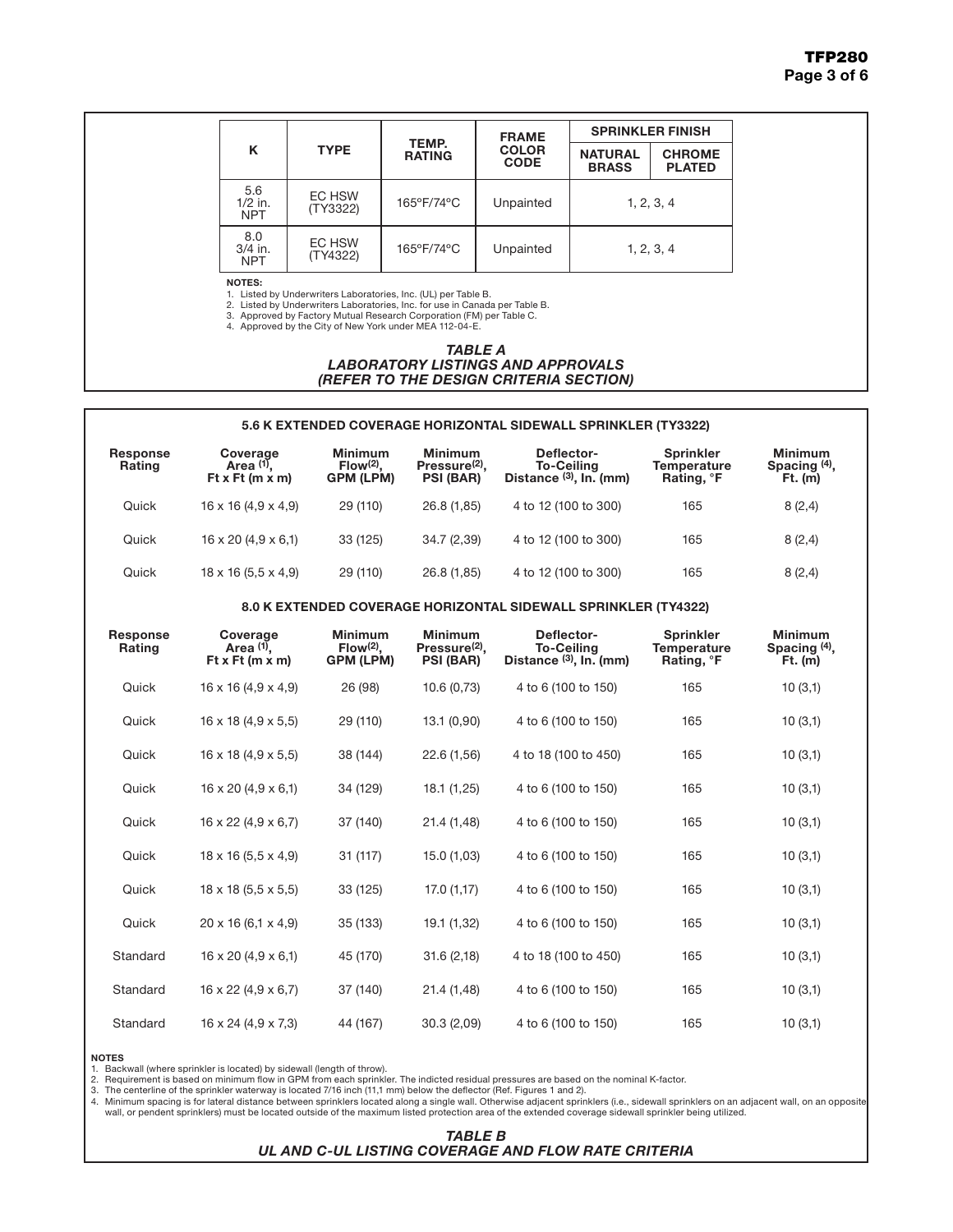| 5.6 K EXTENDED COVERAGE HORIZONTAL SIDEWALL SPRINKLER (TY3322) |                                                 |                                                   |                                                          |                                                              |                                                                  |                                             |  |  |
|----------------------------------------------------------------|-------------------------------------------------|---------------------------------------------------|----------------------------------------------------------|--------------------------------------------------------------|------------------------------------------------------------------|---------------------------------------------|--|--|
| <b>Response</b><br>Rating                                      | Coverage<br>Area (1).<br>Ft x Ft $(m \times m)$ | <b>Minimum</b><br>$Flow(2)$ .<br><b>GPM (LPM)</b> | Minimum<br>Pressure <sup>(2)</sup> .<br><b>PSI (BAR)</b> | Deflector-<br><b>To-Ceiling</b><br>Distance $(3)$ , In. (mm) | <b>Sprinkler</b><br><b>Temperature</b><br>Rating, <sup>o</sup> F | <b>Minimum</b><br>Spacing (4),<br>$Ft.$ (m) |  |  |
| Quick                                                          | $16 \times 16 (4.9 \times 4.9)$                 | 26 (98)                                           | 22(1,51)                                                 | 4 to 12 (100 to 300)                                         | 165                                                              | 8(2,4)                                      |  |  |
| Quick                                                          | $16 \times 18$ (4,9 $\times$ 5,5)               | 30 (114)                                          | 29(2,00)                                                 | 4 to 12 (100 to 300)                                         | 165                                                              | 8(2,4)                                      |  |  |
| Quick                                                          | $16 \times 20$ (4,9 $\times$ 6,1)               | 33 (125)                                          | 35(2,41)                                                 | 4 to 12 (100 to 300)                                         | 165                                                              | 8(2,4)                                      |  |  |
| 8.0 K EXTENDED COVERAGE HORIZONTAL SIDEWALL SPRINKLER (TY4322) |                                                 |                                                   |                                                          |                                                              |                                                                  |                                             |  |  |

| <b>Response</b><br>Rating | Coverage<br>Area $(1)$ .<br>Ft x Ft (m x m) | <b>Minimum</b><br>$Flow(2)$ .<br><b>GPM (LPM)</b> | <b>Minimum</b><br>Pressure <sup>(2)</sup> ,<br><b>PSI (BAR)</b> | Deflector-<br><b>To-Ceiling</b><br>Distance $(3)$ , In. (mm) | <b>Sprinkler</b><br><b>Temperature</b><br>Rating, <sup>o</sup> F | <b>Minimum</b><br>Spacing <sup>(4)</sup> ,<br>$Ft.$ (m) |
|---------------------------|---------------------------------------------|---------------------------------------------------|-----------------------------------------------------------------|--------------------------------------------------------------|------------------------------------------------------------------|---------------------------------------------------------|
| Quick                     | $16 \times 16$ (4,9 $\times$ 4,9)           | 32 (121)                                          | 16(1,10)                                                        | 4 to 12 (100 to 300)                                         | 165                                                              | 10(3,1)                                                 |
| Quick                     | $16 \times 18$ (4,9 $\times$ 5,5)           | 36 (136)                                          | 20(1,38)                                                        | 4 to 12 (100 to 300)                                         | 165                                                              | 10(3,1)                                                 |
| Quick                     | $16 \times 20$ (4,9 $\times$ 6,1)           | 40 (151)                                          | 25 (1,72)                                                       | 4 to 12 (100 to 300)                                         | 165                                                              | 10(3,1)                                                 |
| Quick                     | $16 \times 22$ (4,9 $\times$ 6,7)           | 44 (167)                                          | 30(2,06)                                                        | 4 to 12 (100 to 300)                                         | 165                                                              | 10(3,1)                                                 |
| Quick                     | $16 \times 24$ (4,9 $\times$ 7,3)           | 48 (182)                                          | 36(2,48)                                                        | 4 to 12 (100 to 300)                                         | 165                                                              | 10(3,1)                                                 |

#### NOTES

1. Backwall (where sprinkler is located) by sidewall (length of throw).

2. Requirement is based on maintaining both minimum flow and minimum residual pressure.

3. The centerline of the sprinkler waterway is located 7/16 inch (11,1 mm) below the deflector (Ref. Figures 1 and 2).

4. Minimum spacing is for lateral distance between sprinklers located along a single wall. Otherwise adjacent sprinklers (i.e., sidewall sprinklers on an adjacent wall, on an opposite wall, or pendent sprinklers) must be located outside of the maximum listed protection area of the extended coverage sidewall sprinkler being utilized.

#### *TABLE C FM COVERAGE AND FLOW RATE CRITERIA*

### *Care and Maintenance*

The Series TY-FRL Sprinklers must be maintained and serviced in accordance with this section.

Before closing a fire protection system main control valve for maintenance work on the fire protection system that it controls, permission to shut down the affected fire protection system must be obtained from the proper authorities and all personnel who may be affected by this action must be notified.

Absence of an escutcheon, which is used to cover a clearance hole, may delay the time to sprinkler operation in a fire situation.

Sprinklers that are found to be leaking or exhibiting visible signs of corrosion must be replaced.

Automatic sprinklers must never be painted, plated, coated or otherwise altered after leaving the factory. Modified or over-heated sprinklers must be replaced.

Care must be exercised to avoid damage to the sprinklers -before, during, and after installation. Sprinklers damaged by dropping, striking, wrench twist/slippage, or the like, must be replaced.

The owner is responsible for the inspection, testing, and maintenance of their fire protection system and devices in compliance with this document, as well as with the applicable standards of the National Fire Protection Association (e.g., NFPA 25), in addition to the standards of any other authorities having jurisdiction. Contact the installing contractor or product manufacturer with any questions.

It is recommended that automatic sprinkler systems be inspected, tested, and maintained by a qualified Inspection Service in accordance with local requirements and/or national code.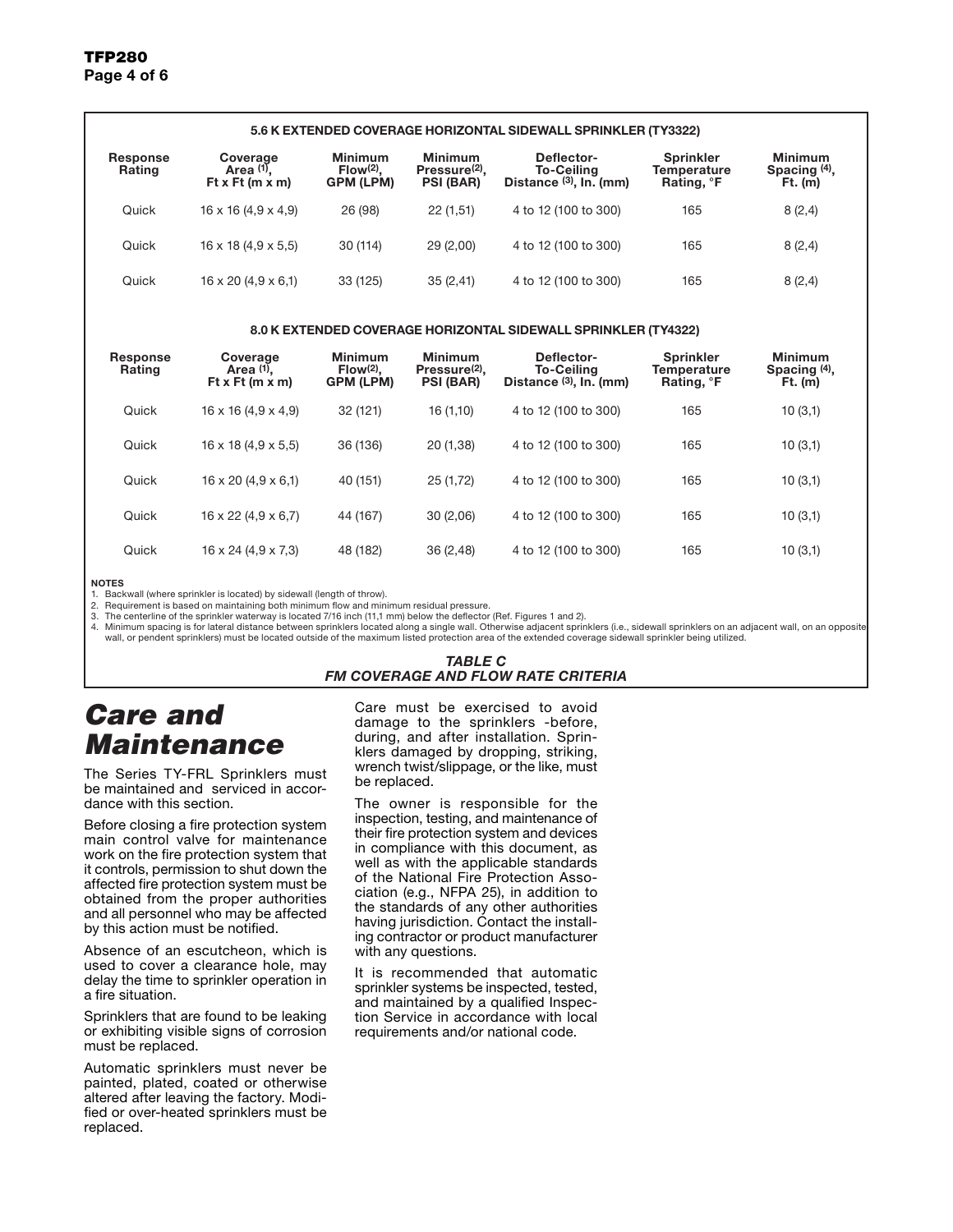

### *PART NUMBER SELECTION SERIES TY-FRL EXTENDED COVERAGE HORIZONTAL SIDEWALL SPRINKLERS*

### *Limited Warranty*

For warranty terms and conditions, visit www.tyco-fire.com.

# *Ordering Procedure*

Contact your local distributor for availability. When placing an order, indicate the full product name and part number (P/N).

#### **Sprinkler Assemblies with NPT Thread Connections**

Specify: (Specify Model/SIN), (specify K-factor), Series TY-FRL Extended Coverage Horizontal Sidewall Sprinkler with (specify finish), P/N (specify from Table D)

### **Sprinkler Wrench**

Specify: W-Type 9 Sprinkler Wrench, P/N 56-000-1-849